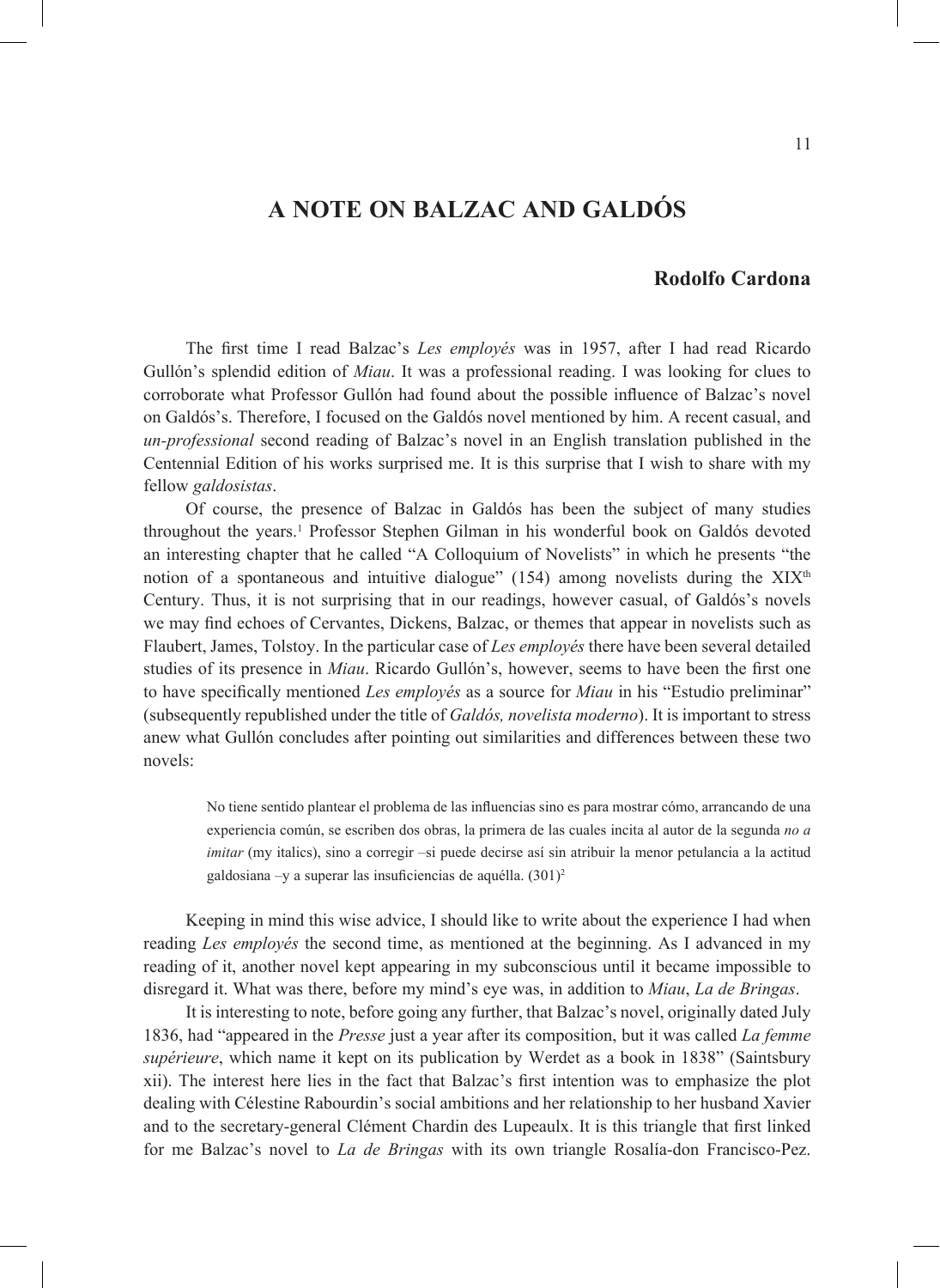But besides that, Balzac's description of des Lupeaulx immediately called to my mind don Manuel María José del Pez: "Selfish and vain; supple and proud; sensual and gluttonous […] the secretary-general was one among the crowd of mediocrities which form the kernel of the political world" (225).

What unites Célestine and Rosalía are their social ambitions and the length they are willing, or not, to go in order to obtain their desired ends. However, as the original title that Balzac chose for his novel indicates, Célestine *is* a "superior woman," morally and intellectually, something that could hardly be said about Rosalía de Bringas.

In the present form that we read *Les employés* today, it begins with a portrait of its female protagonist, Célestine Rabourdin, née Leprince. She was the only daughter of one M. Leprince, a retired and reputedly wealthy auctioneer. Xavier Rabourdin, the male protagonist, fell in love with Mlle. Leprince, then seventeen years old. She was endowed with two hundred thousand francs. Here is how Balzac describes her:

A tall, handsome girl with an admirable figure, she had inherited the gifts of an artist mother, who brought her up carefully. Mlle. Leprince spoke several languages, and has acquired some smatterings of learning […] Mlle. Leprince's manners, language, and ways were fitted for the best society […] A man needed have plenty courage to undertake such a wife! (199-200)

Xavier Rabourdin nevertheless marries her. Improvidence counseled by love and her social ambitions led the young couple into expense, and in five years they had spent nearly half of her dowry. When Xavier, then a chief clerk in a most important Government department and a most able man in his work, was, nevertheless, overlooked for a deserved promotion that went instead to an incompetent relative of a deputy, Célestine wished that the remaining hundred thousand francs of her dowry be put into land.

In time they found themselves with a son and a daughter. 3 With an income of twelve thousand francs a year to meet all the household expenses of a family of four plus a housemaid and a cook, and paying a rent of one hundred louis, not to speak of the wife's expenses for dress and hired carriage:

(for dress is the first thing to consider) [...] you will find that Mme. Rabourdin could barely allow her husband thirty francs a month [...]. And so it had come to pass that the woman who believed that she was born to shine as one of the queens of Society was obliged to exert her intellect and all her powers in a sordid struggle for which she was quite unprepared" […]. (202)

We begin here to see that the plights of Célestine and Rosalía are not too different. But there is a difference, however: Xavier, involved in his work, does not interfere with his wife's financial dealings, whereas Rosalía is constantly under the strict control of her husband.

Both women honestly believed that they were meant for great things. Rosalía, however, would have been incapable of the way Célestine sketched out magnificent plans for her husband, ignoring all practical difficulties. Rabourdain, meanwhile, with his practical experience, was unmoved from the outset by these grand ideas. Thus, Célestine had come to the conclusion that her husband was narrow-minded and his views not bold enough. She unconsciously began to form a false idea of him, even to belittle him. She, of course, doesn't go as far as Rosalía's calling her husband a "ratoncito Pérez."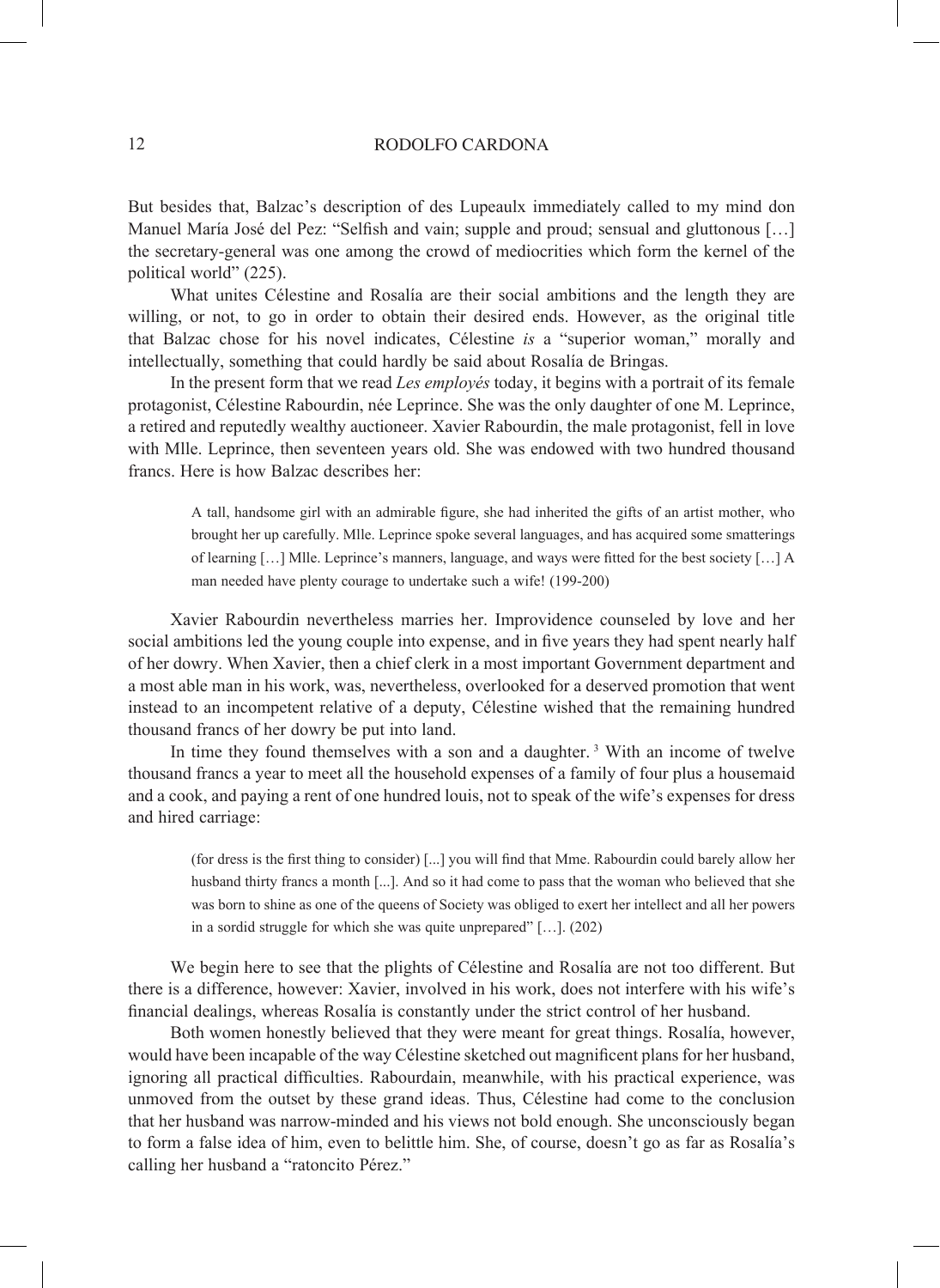I have failed to mention that Rabourdain was actually a brilliant man who, urged by his wife's ambition, had devoted himself wholeheartedly to a project that would bring about a revolution in the civil service, "a radical reform of the kind that puts a man at the head of some section of society; but he was incapable of scheming a general overturn for his particular benefit" (206).

Balzac, in his inimitable style, goes on for many pages to give a detailed account of Rabourdain's plan.<sup>4</sup> It is this part of Balzac's novel and his detailed descriptions of the Administration's bureaucracy and its *employés* that has alerted critics to the fact that Galdós must have had this novel in mind when he wrote *Miau*. There are undoubtedly many similarities between the two novels, as have been pointed out by critics. One of them, A. G. Paradisis, in his article "Una influencia balzaciana en España: *Les employés* considerada como una de las Fuentes literarias de *Miau* de Benito Pérez Galdós," gives a list of the principal themes of both novels in a double column; thirteen of them belonging to *Les employés* and seventeen to *Miau*. Of these, he claims that eleven of them are identical or have significant resemblance. I will quote the list in full here for it will serve me later for my own purpose:

| Les employés                                | Miau                                      |
|---------------------------------------------|-------------------------------------------|
| El mundo burocrático parisiense             | El mundo burocrático matritense           |
| El fracaso burocrático, con éxito           | El fracaso burocrático y en la vida       |
| posterior en la vida                        |                                           |
| Las influencias personales en la            | Las influencias personales en la          |
| Administración pública                      | Administración pública                    |
| El mantenimiento de las apariencias         | El mantenimiento de las apariencias       |
| sociales                                    | sociales                                  |
| La ambición personal                        | La ambición personal                      |
| La corrupción social: el poder del          | La corrupción social: el poder del        |
| dinero                                      | dinero                                    |
| La lucha contra un destino determinista     | La lucha contra el Destino, que consiste  |
| identificado con una serie de conjuraciones | en fuerzas difícilmente identificables    |
|                                             | La obsesión religiosa                     |
|                                             | La desesperanza y el suicidio             |
|                                             | El mundo de un niño enfermizo             |
|                                             | El mundo de un perro inteligente          |
| El mundo de la burguesía                    | El mundo de la burguesía                  |
| El mundo de los usureros                    | El mundo de los usureros                  |
| El ambiente de la familia del funcionario   | El ambiente de la familia del funcionario |
| El amor como tentación                      | El amor como tentación                    |
| El amor conyugal                            |                                           |
|                                             | El matrimonio como necesidad social y     |
|                                             | personal                                  |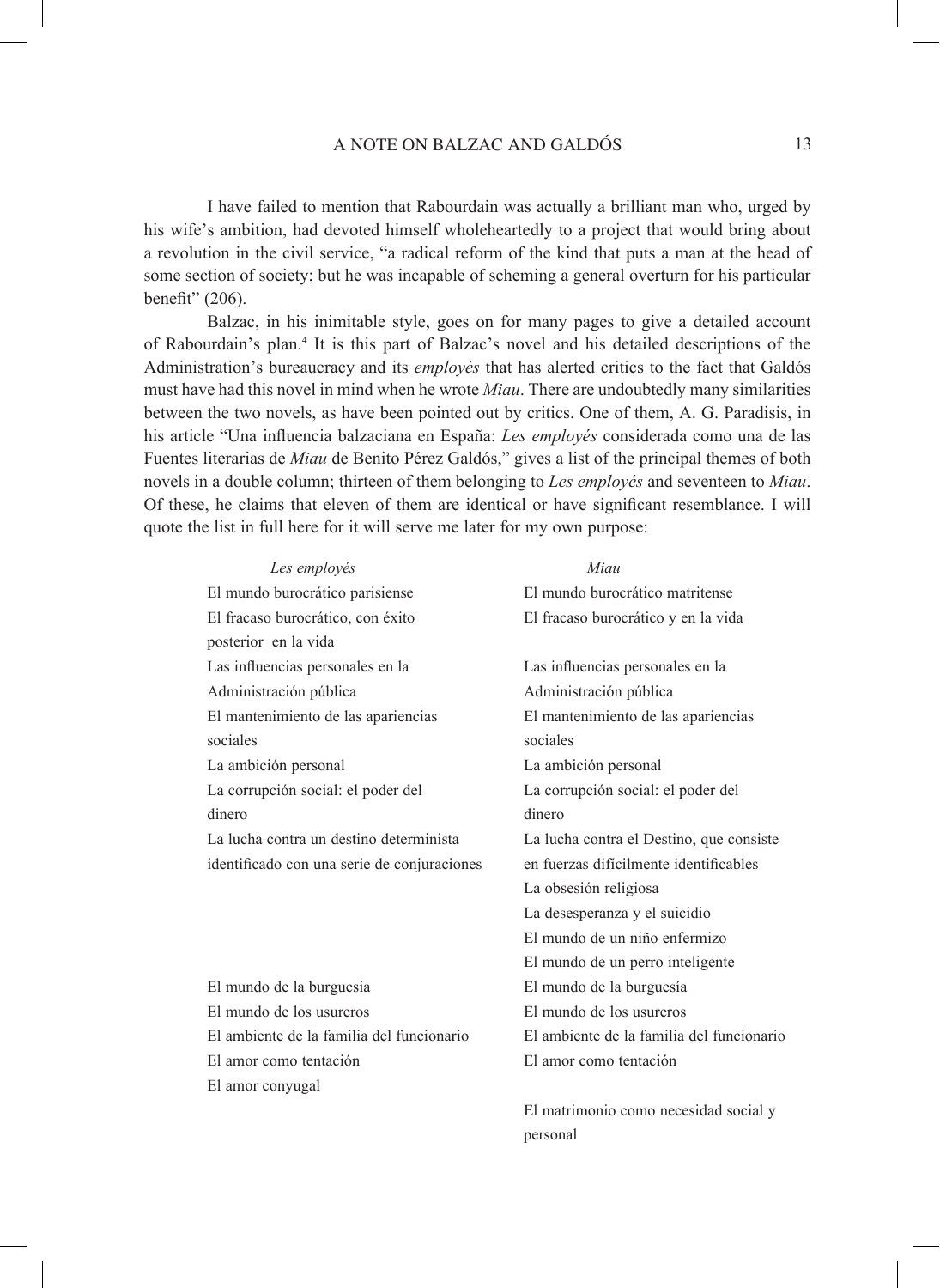If we utilize as a possible basis of comparison this list of themes complied by Professor Paradisis but apply it instead to *Les employés* and *La de Bringas*, we come up with at least nine items that the two novels have in common. Let us look at them:

Item 1) Personal influence in public administration is patent in Balzac's novel, where twice Rabourdin is overlooked for a deserved promotion over two individuals recommended by high officials. In La de Bringas it becomes the main spring that moves the entire novel. The cenotaph, a minute description of which introduces this narrative, is the means by which the miser don Francisco Bringas chooses to repay don Manuel María José del Pez for having placed Bringas's son in Hacienda, as well as other minor favors:

Era un delicado obsequio con el cual quería nuestro buen Thiers pagar diferentes deudas de gratitud a su insigne amigo don Manuel María José del Pez. Este *próvido sujeto administrativo* (my italics) había dado a la familia Bringas […] nuevas pruebas de su generosidad. Sin aguardar a que Paquito se hiciera Licenciado en dos o tres Derechos, habíale adjudicado un empleillo en Hacienda […]. (9)

This quotation is already sufficient proof of the importance of this theme in *La de Bringas*. In addition, it presents, this early in the novel, one of its three main characters around which this narrative revolves, and it does so in the ironic language that I have emphasized by my italics.

Item 2) The maintenance of social appearances with the corollary of the sub-themes "quiero y no puedo" and the love of "trapos" are paramount in both novels. In the case of *La de Bringas*, it is not only illustrated by the female protagonist but by secondary characters such as doña Cándida and, most particularly, Milagros Tellería. It is, in fact, what leads to their debts and the subsequent schemes that these women resort to in order to pay them, leading, of course, to Rosalía's fall. This theme in Balzac is much more subdued thanks to Célestine's intelligence and tact and to her husband's leniency. However, in order to forward her plans to better her husband's position in the Administration, she incurs considerable debts to improve her wardrobe and to entertain at weekly dinners at their house (such as Milagros Tellería did in Galdós's novel).

Item 3) Personal ambition on the part of the two female protagonists of these two novels is patent. In the case of Célestine, it appears at the very beginning of the novel and it becomes the mainspring of *Les employés*'s plot dealing with her and des Lupaulx. Rosalía also has very superior ideas about herself (as descendant from the Pipaóns) and thinks all along that she deserves a better lot than what she has. The very idea, although perhaps not hers, of naming every room in their apartment after the sumptuous salons of the Royal Palace is an indication that reflects personal ambitions. Both Célestine and Rosalía think of their husbands as obstacles to the fulfilling of their "destinies" (although in the Balzac novel this is rectified at the end). The final outcome of this theme takes a diametrically different course in the two novels.

Item 4) Social corruption and the power of money is paramount in Balzac's novel. It affects both Célestine and Xavier; particularly the latter, since his failure to obtain his welldeserved promotions are thwarted by corruption and the power of money. In *La de Bringas* it takes a different form: the power of money over the lives of those whose ambitions lead them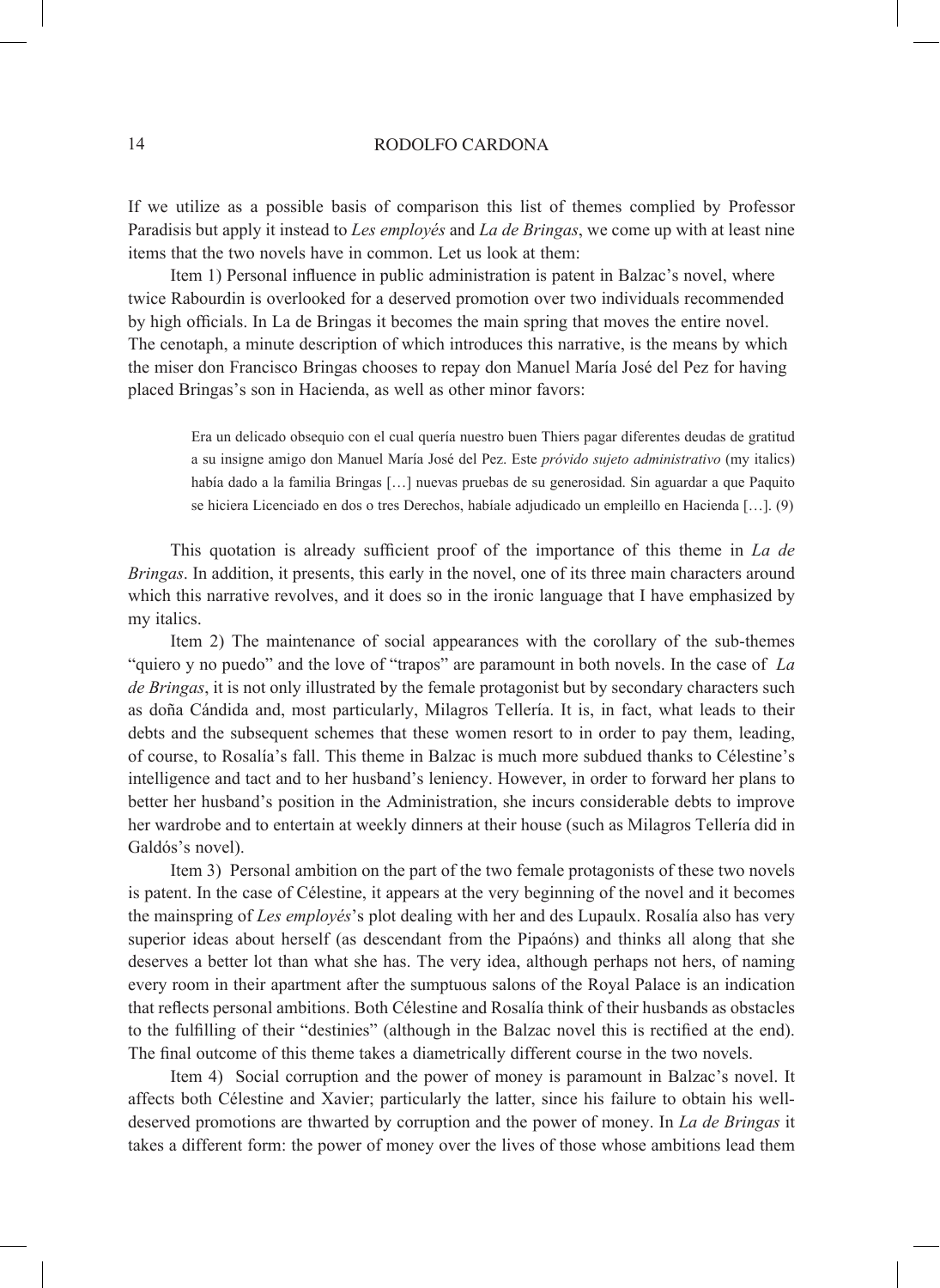to wish to live beyond their means, such as Milagros and Rosalía (both, symptomatic of the Madrid and Spanish society in general). Money is also an important factor in Bringas's life. His miserliness leads him to undertake the perilous hair cenotaph that blinds him and it is also the cause of Rosalía's need for constantly scheming, both in the sphere of housekeeping as well as in that of her own social ambitions.

Item 5) The administrative financial reform, paramount in *Les employés* and an important element in *Miau*, takes in *La de Bringas* a minor role. It is mentioned in passing at the end of Chapter XXVII and not in the person of the counterpart to Xavier Rabourdin, but in the counterpart of des Lupeaulx, that is to say, Pez:

Tenía Pez un ideal que acariciaba su mente organizadora; pero ¿cómo realizarlo? Su ideal era montar Direcciones generales. Que no hubiera manifestación alguna de la vida nacional que se escapara a la tutela del Estado. El país no pensaba, el país no obraba, el país era idiota. Era preciso, pues, que el Estado pensara y obrase por él, porque sólo el Estado era inteligente. (173-74)

That is to say, the complete opposite of the reforms that Rabourdin wanted to propose for his country: instead of shrinking the size of the Administration, Pez wants to increase it. It is interesting to note how Galdós uses this theme ironically to show us one more instance of the ineffective bureaucrat that Pez is, and also, what the Spanish bourgeoisie thought of the State: a milk cow. It is also a telltale for us to ascertain that Galdós had Xavier's reforms in mind.<sup>5</sup>

Item 6) The bourgeois world is very much an important theme in both novels. Life in the upper stories of the Royal Palace is a mirror of life in Madrid and in the country at large. Chapters IV and V are devoted to a tour through the Palace when Pez and the narrator go there in search of their friend Bringas. The places that they encounter resemble to their minds the variety of quarters that one would find in a city while looking for someone's residence. At one moment in their search Pez mentions "Esto es un barrio popular." And, at the end of Chapter V, the narrator states:

En la vecindad había familias a quienes Rosalía, con todo orgullo, no tenía más remedio que conceptuar superiores. Otras estaban muy por debajo de su grandeza pipaónica; pero con todas se trataba y a todas devolvió la ceremoniosa visita inaugural de su residencia en *la población superpalatina*. (32, my italics)

In other words, the novel revolves around a place that mirrors the bourgeois world.<sup>6</sup>

Item 7) The world of the money lenders becomes in *Les employés* the core of the plot that prevents Rabourdin from obtaining his well deserved promotion. It is really the usurer's plot that forces des Lupeaulx to stop Xavier's appointment. In *La de Bringas* the usurer makes its appearance in the form of our well-known Torquemada. Nine chapters before the end of the novel Torquemada appears as the only possible solution to Rosalía's pressing money problem. Pez, the ideal solution in her view, is not in Madrid. Besides, she recalls that she had been brusque with him on a previous occasion when Pez pressed his advances. Thus, she says to herself: "Si ella no hubiera sido tan…tan tonta, no habría tenido necesidad de pedir dinero al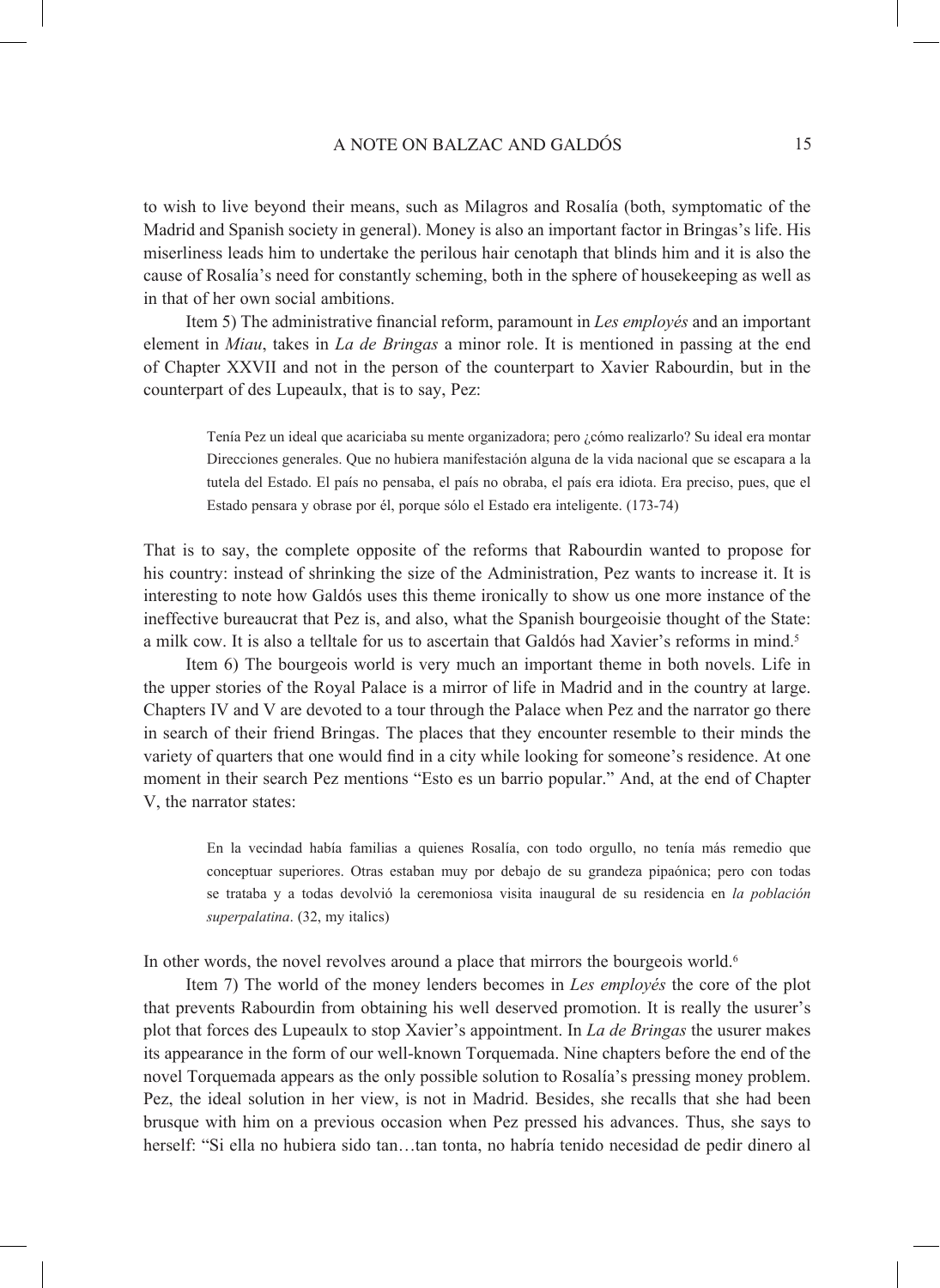cafre de Torquemada. ¡Una mujer de su condición verse en tales agonías…! ¿y por qué? Por una miserable cantidad…*Bien podría tener miles de duros si quisiera* (264-65, my italics).

It is her having to use the usurer Torquemada that puts into her head the idea of selling herself, which she finally does with disastrous results at first; but, according to the narrator, with sufficient profit so as to be able to take care of the family after the *Gloriosa,* when don Francisco lost his job. It is interesting in this regard to recall Célestine's confession to her husband that, perhaps, if she had yielded to des Lupeaulx's advances, he might have had his promotion.

Item 8) Love as temptation is present in both novels. However, there is a dramatic difference, as we have seen in the previous paragraph. Whereas Célestine rejects the temptation to yield to des Lupeaulx's advances, Rosalía does, with negative results, when she yields to Pez "for nothing." And this leads, in turn, to the next item.

Item 9) Conjugal love is a very important theme in both novels. As we have seen, both heroines, Célestine and Rosalía, have ambivalent feelings about their respective husbands. Célestine has to be prodded by her father to marry Xavier, although they forge a loving relationship and produce two children. Their happiness is somewhat marred by his total devotion to his work and, mainly, to his cherished project for reforming the Administration to which he has devoted more than seven years.

The fact that he was overlooked once for a promotion that he deserved and his seemingly passive acceptance makes her think little of him. At all times she feels superior to her husband but, nevertheless, wishes to help him and uses des Lupeaulx as her instrument, leading her to a possible compromising situation. But she never, for an instant, expresses any feelings against her marriage or develops any romantic inclination towards the man she uses as a possible remedy for her husband's plight. Her fascination with des Lupeaulx is focused on his elevated position in the Administration and the power that he, through his machinations, has been able to wield even over his superiors. When the possibility of yielding to his advances comes to a head, she is clever enough to reject them without a complete denial; thus, she leaves him still in expectation of positive results.

Xavier's second chance for a promotion is thwarted through a double plot: the first one is lead by the two usurers, one of whom wishes to have his nephew appointed to the vacant post. In this plot des Lupeaulx has a great deal to lose if he goes ahead and signs Xavier's promotion and a great deal to gain by denying it. So, he changes his original promise to the Rabourdins and promotes his rival instead. Originally des Lupeaulx thought that he could have his cake and eat it, for, by appointing an incompetent individual, in three months time he could be dismissed and then appoint Xavier to fulfill his promise to Célestine. However, Xavier thwarts his plans by extending his resignation. The second plot against Xavier's promotion, mentioned at the beginning of this section, was conducted by employers in his division who, for some reason, disliked him. They got hold of a portion of his reform project that gave a careful profile of each employee in the Ministry, most of which were very negative. They were able, through des Lupeaulx help, to make it known and to promote a scandal against Xavier. Prior to his resignation he had been able to explain his reform to Célestine who finally was able to see that he was not the innocent and incompetent man that she had thought, but an able, intelligent and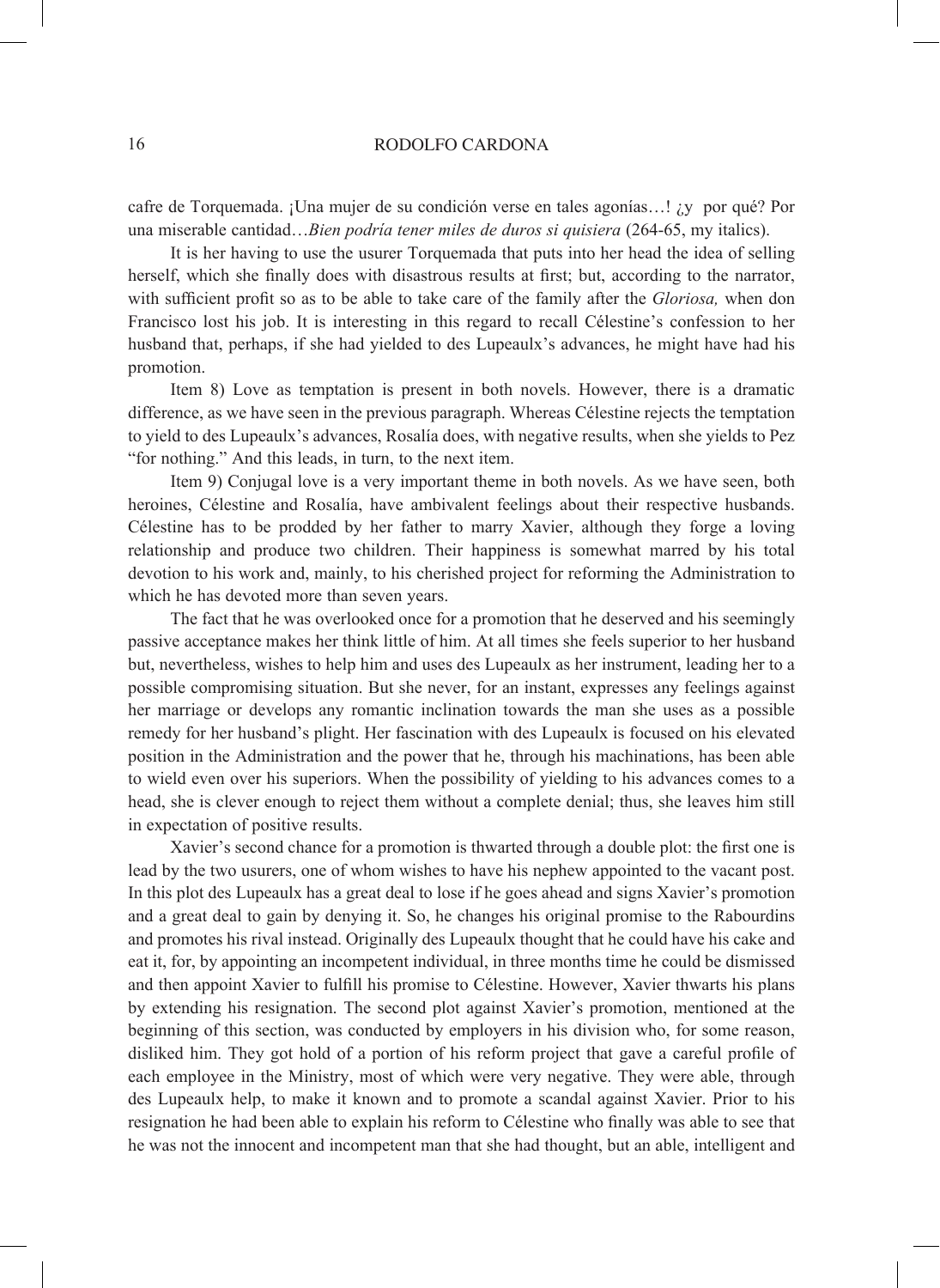competent administrator.

After his resignation and his plans to make a life for them in industry and away from the Administration, she comes not only to love him more, but to admire his courage and dignity. With his conjugal love intact and reinforced, Xavier applies himself successfully to a life in industry. Due to his dignified and intelligent stance against the Administration, and with the little that has been leaked about his reform project, he becomes an inspiration to his colleagues, many of whom resign to devote themselves to other activities to which they were better suited. In the end, *Les employés* has an uplifting message both for the readers as well as for the characters within it. Even des Lupeaulx, perhaps in a resigned sour grapes form, comes to the realization that he is too old to be pursuing new conquests. Or as he states it, "he was a very fine fellow for political purposes, but unmistakably superannuated for the court of Cytherea" (403).

The conjugal love theme in *La de Bringas* takes an opposite route. To begin with, Rosalía always thought herself superior to her husband and this feeling never changes, in fact, it increases as the novel progresses. It comes to a head when she compares him to Pez, as she imagines this pompous and mediocre bureaucrat to be. The bottom line, as we know, is that she finally sees Pez for what he is. But her regret is not to have yielded to his advances but to have done so for nothing, an experience that she is determined will not repeat itself with other men. Compare Rosalía's behavior with Célestine. The latter mentions to her husband that, perhaps, if she had yielded to des Lupeaulx he might have had his promotion. But this is a frank, overboard conjugal talk that points out the firmness of their marriage. On the other hand, Rosalía's relationship with don Francisco has been all along one of deceptions that end with a complete betrayal of their marriage.

In conclusion, the differences between the two novels are great, beginning with the nature of the couple involved. The other members of the two triangles mentioned have much more in common. But Rosalía and Célestine and Xavier and don Francisco could not be more different. The only thing that could link Xavier and don Francisco is the pertinacity with which they devote themselves to their respective pet projects; but the projects themselves are worlds apart. Xavier spends all of his spare time for many years on a project that, if carried out, would save France billions and make its Government more agile; whereas don Francisco's equal diligence is spent on the grotesque manufacture of a cenotaph made with the hairs of diseased children of the Pez family. Even Pez, the actual object of this present, at a moment when he is observing the painstaking efforts of Bringas, comments to himself: "—Vaya una mamarrachada… Es como salida de esa cabeza de corcho. Sólo tú, grandísimo tonto, haces tales *esperpentos* (my italics), y solo a mi mujer le gustan. Sois uno para el otro" (67).

It isn't in vain that Galdós utilizes here the word *esperpento* for, in a way, one might be tempted to state that the two novels that were inspired by *Les employés* could be conceived as *esperpentic* versions of Balzac's novel. All the themes in them as well as the characters seem like grotesque versions of their originals.

So, in the end I ask myself why did Galdós chose a novel that has such a final uplifting outcome only to convert it into two novels that lead to such tragic and degrading endings. There is no question about Balzac's intentions in writing *Les employés*. He aimed at a critical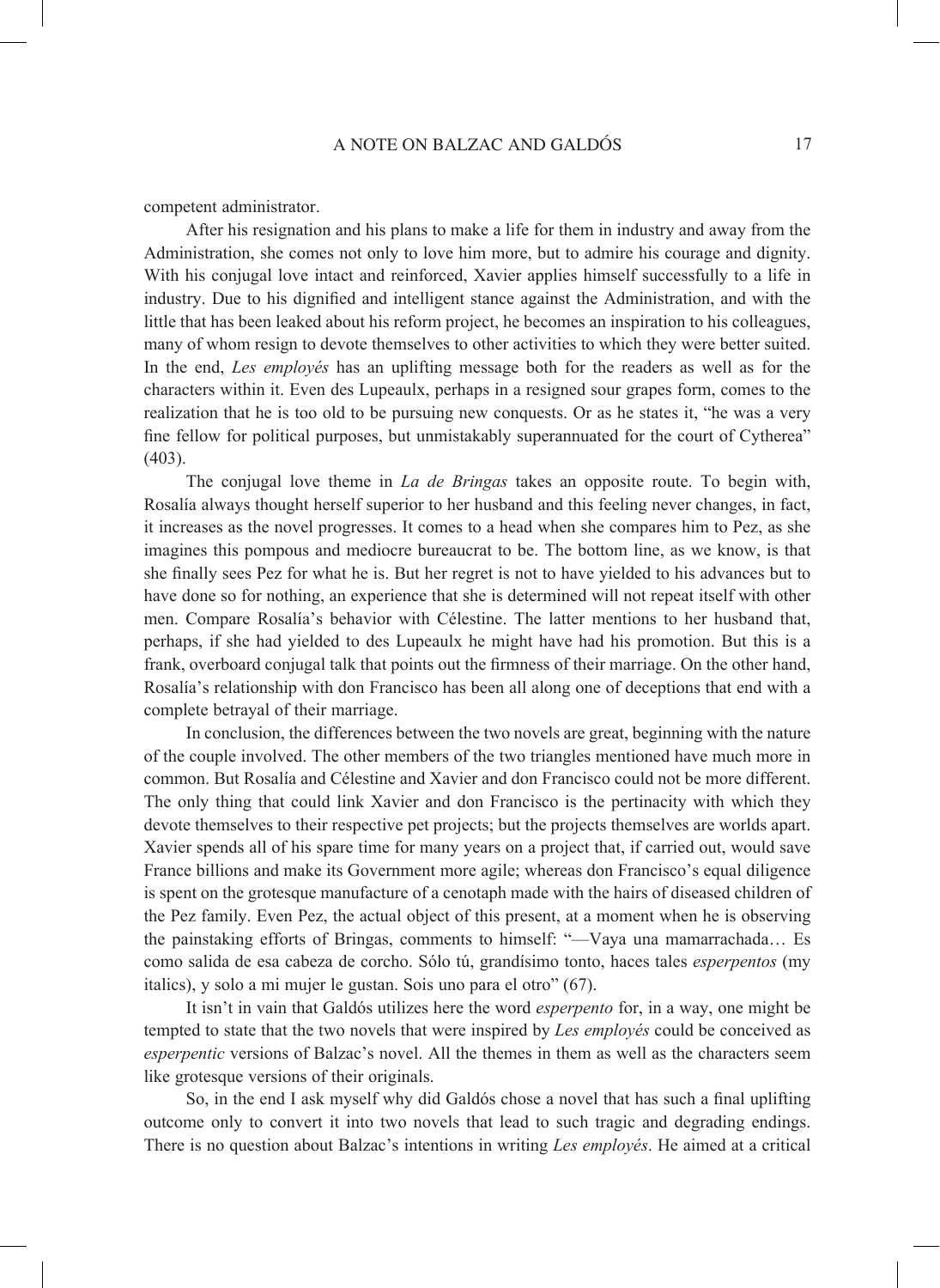presentation of the Parisian bureaucratic world that needed a fundamental and radical reform. To go through the detailed presentation and analysis of Xavier's reform project meant that he himself had thought about these problems in depth. So, in his novel he avails himself of characters that will show us clearly what was wrong with that world; one of them, keenly aware of the problem, devotes himself wholeheartedly to its reform. In a way, this novel, in the final version that we read today, might better be called a treatise than a novel (George Saintsbury, who introduces each work for the quoted Centennial edition mentions that it "has rather dubious claims to be called a novel or a story at all" (xi)).

Galdós's two novels, on the other hand, dwell on the human elements of the bureaucratic and bourgeois worlds of his own time and place. He depicts them, without preaching, in their lamentable reality. The characters he chooses to enact the actions involved are then, at the same time, unique and stereotypical of the world he is portraying. This may seem paradoxical, but looking at them objectively we see them in their actions both as types and individuals: Villaamil as *cesante* and as himself, a human being with ideas and feelings and a will of his own that leads him to his suicide. We see Bringas as a typical small-minded Government official who tries his best to be frugal, mindful of the real possibilities of Government's fluctuations that may lead to Villaamil's situation. Rosalía, the typical example of the "quiero y no puedo," with ambitions to reach a social position that she erroneously aspires to, is also the scheming wife that is able to devise ways for helping herself and her friends. And thus, Galdós gives a double image of Madrid and of Spain: the one that has always been commented upon by writers from Larra on forwards and backwards, and the human element that bring the individuals involved out of their stereotypical roles and makes them live for us as *agonistas*, as Unamuno would say. Because of his ability to transcend the typical, Galdós ends up surpassing his model.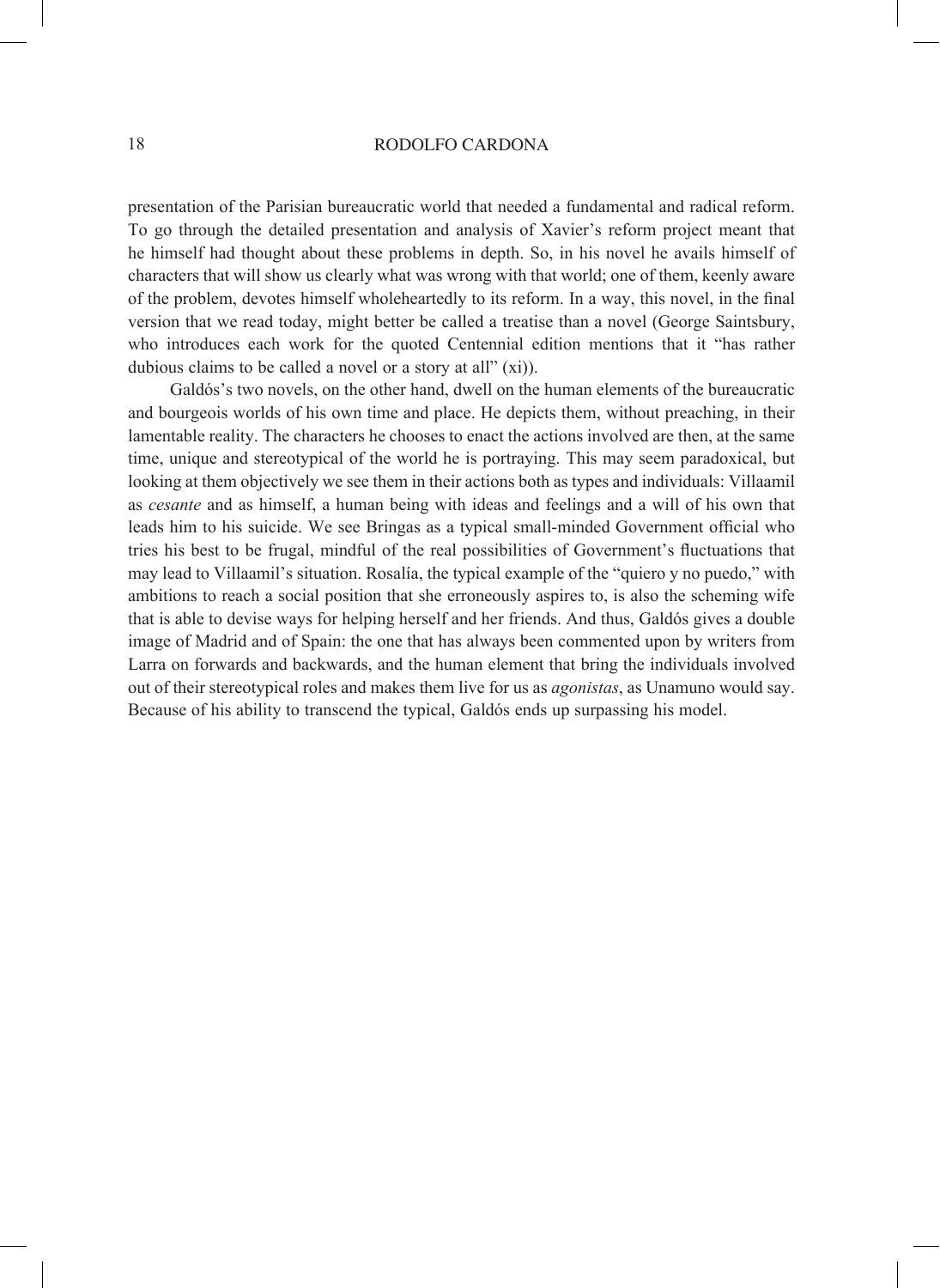## A NOTE ON BALZAC AND GALDÓS 19

## **NOTES**

1 The first article on the subject of "Galdós y Balzac," by Carlos Ollero, was published in *Insula* in 1952. It does not compare novels by these two authors but, rather, the two societies that they depicted in them. Gullón's edition of *Miau* with its specific mention of *Les employés* as a possible source for it came in 1957; it was followed my María Embeitia's "Balzac y Galdós, un paralelismo (1971), in which she dwells on how both novelists captured "el triunfo del mundo burgués con su crisis y transmutación de valores, y el desplazamiento de la aristocracia de la vida pública" (7). She mentions *La de Bringas* as a cruel satire of the aristocracy but without bringing up a parallel in Balzac's works. A. G. Paradisis's article quoted at length in the body of this note appeared in1972, and was followed by A. F. Lambert's "Galdós and the anti-bureaucratic tradition" (1976). This latter article focuses mostly on the Spanish tradition on the subject of bureaucracy in authors such as Mesonero Romanos, Gil y Zárate and Antonio Flores. It has little to say about Balzac except for a brief mention of Gullón's assertion about *Les employés* as a source for *Miau*, to which he adds the possibility of Dickens' novel *Little Dorrit* as another influence for the Galdós novel. However, Lambert has some interesting things to say pertinent to the subject of this note that will be quoted later.

2 In addition, Gullón here was pointing out, without citing him, what Carlos Ollero had, in fact, done in his article published in *Ínsula* a few years earlier.

3 Among the several differences between these two novels that will be dealt with in the course of the article, it is important to state from the outset that unlike *La de Bringas* where the Bringas children have an important role to play, the Rabourdin children are hardly ever mentioned in the course of the novel and only in passing.

4 Since we only have a slight echo of this particular subject in *La de Bringas* that will be dealt with later, I have not felt that a full description of Xavier's plan was necessary in the context of my particular focus on the two novels. I should mention, however, that the detail with which Balzac describes every angle of Xavier's plan makes me think that Balzac himself had given a great deal of thought to the subject of a radical reform of the Administration. Since Balzac was a radical conservative, it is not surprising to see that, as Republicans in the United States, he was against "big government," and an important aspect of the plan that Xavier puts out is focused on the reduction of the Administration along with the savings that this will mean for the Government of France. Similar "austerity plans" have been imposed in the UK, Greece, Spain, Portugal and Italy in recent times.

<sup>5</sup> In this regard it is interesting to see what Professor Lambert has to say about the anti-bureaucratic tradition: "Appreciation of Galdós' satire against the bureaucracy has tended to concentrate on the moral defects of the bureaucrats portrayed. But they were also prime offenders against Galdós' political ideals in many respects, on much the same grounds they were attacked by Gil y Zárate. Francisco Bringas is an important although absurd servant of the government. As an *empleado* in office (the fact he has remained in office so long must testify to his inconspicuousness as much as to any positive skills) he resists change even if it is for the better, because, as Gil y Zárate has pointed out of earlier bureaucrats, it would menace his own livelihood. He is terrified by the approaches of the 1868 revolution out of egocentric motives, without considering its possible benefits to society as a whole [the complete opposite of Xavier Rabourdin]. The irony is, of course, that the revolution in fact changed little. More adept and flexible bureaucrats like Pez [and des Lupeaulx, one might add] changed horses in time – another manoeuvre mentioned by Gil y Zarate" (44).

6 With specific reference to *La de Bringas,* Professor Lambert notes: "Although the bureaucrat was in many respects a characteristically—almost even symbolically—middle-class individual [i.e. bourgeois], the state apparatus he served was seen as largely inimical to the productive middle-class. Furthermore, association with the court and a parasitic aristocracy contaminated the bureaucratic milieu with competitive extravagance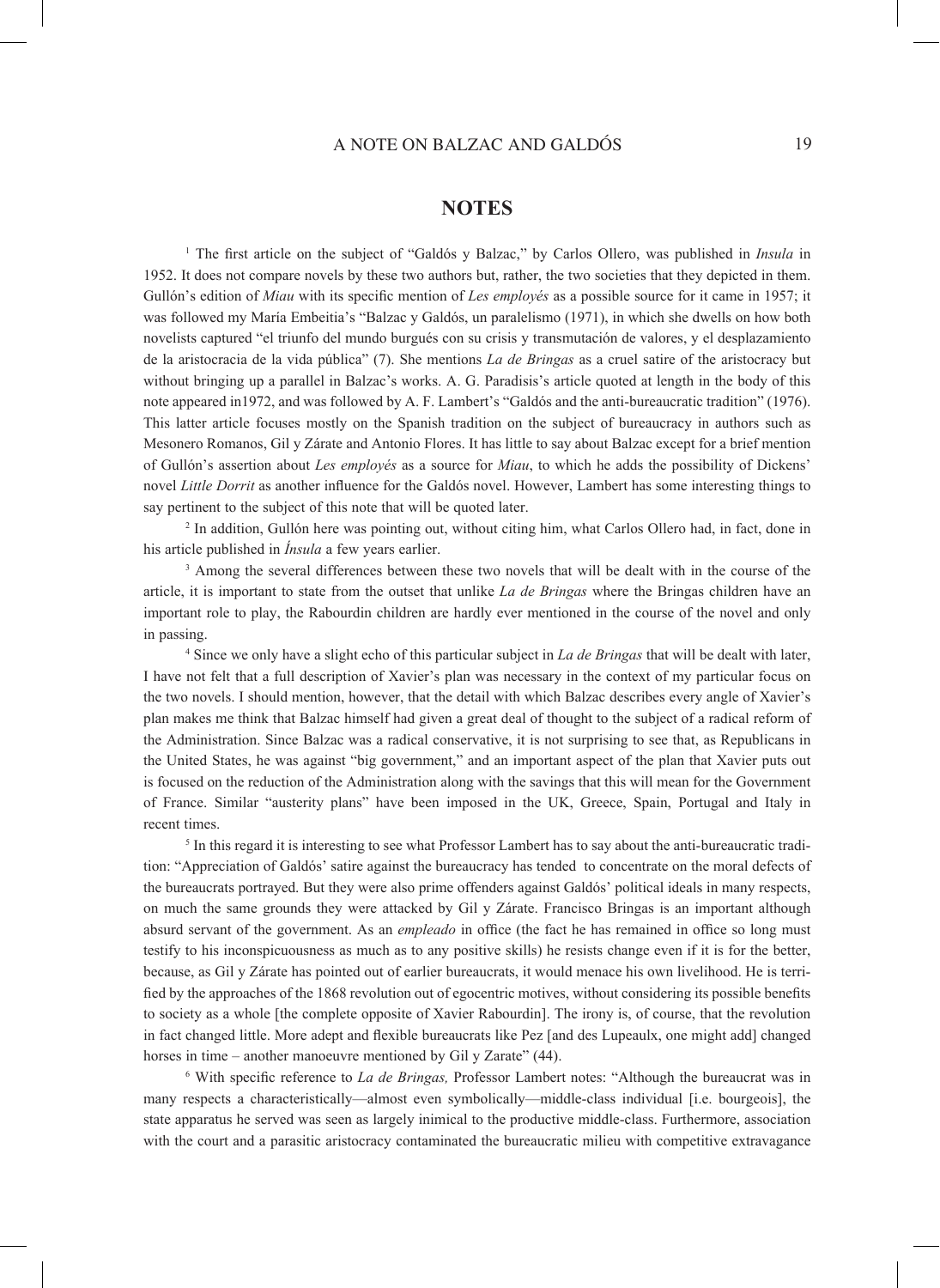and ostentation. Traditional anti-aristocratic sentiment merges with keen observation of contemporary *cursilería* in the satire of *La de Bringas*"(44). And, I may add, not too far removed from the milieu of *Les employés*, although without the satirical twist.